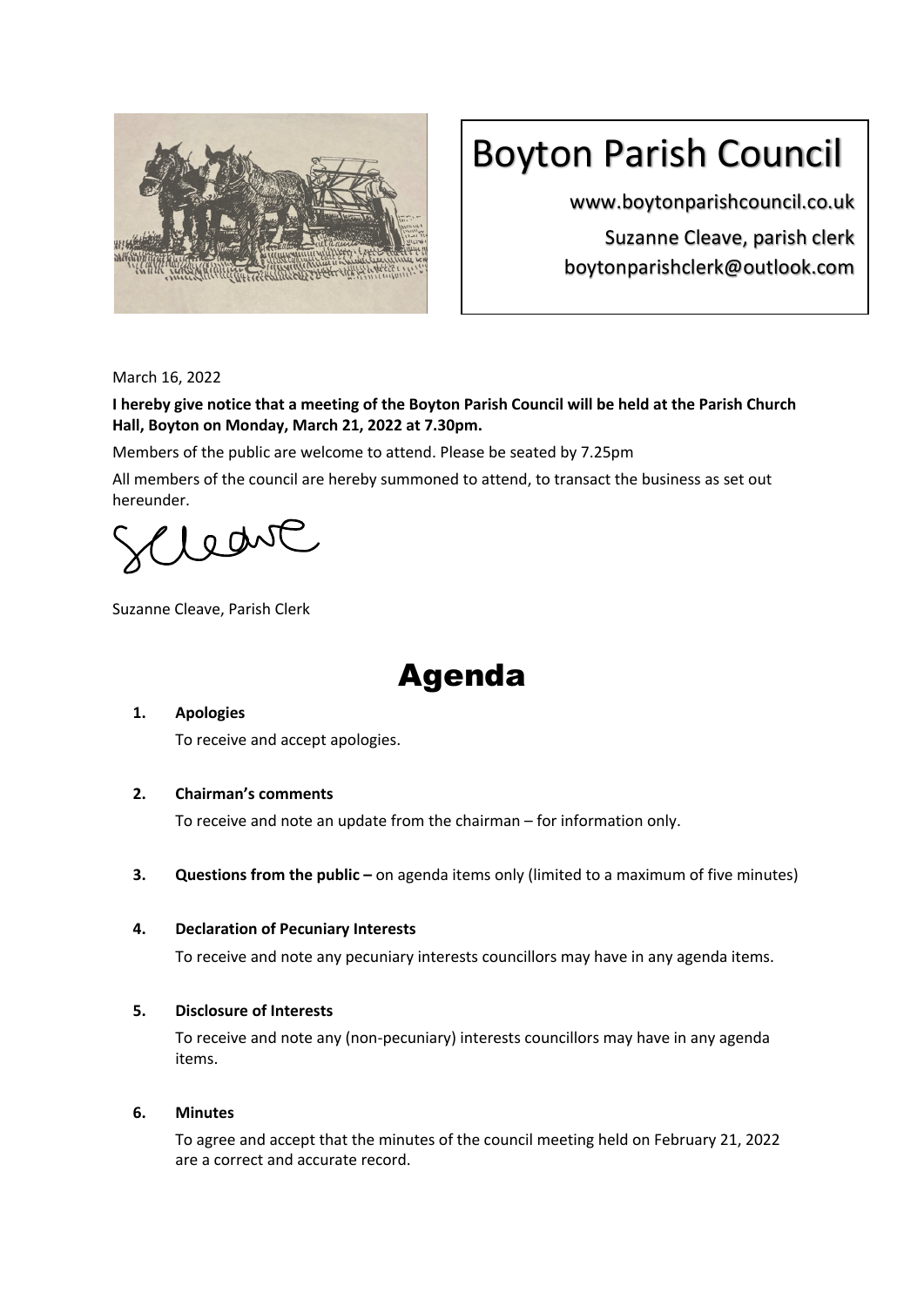## **7. Matters arising/clerk's report**

To receive updates on any matters arising or actions required from the meeting held on February 21, 2022, not already covered by items on the agenda – for information only.

#### **8. Planning**

**8.1 Applications:**

None

**8.2 Decisions:** To note the following decisions:

PA21/12323 | Recladding of existing agricultural building to replace Yorkshire boarding with box profile steel sheeting | Existing Agricultural Building, Higher Silverlands Farm, Boyton for Mr Lindsay Ellacott - APPROVED (WITH CONDITIONS) LINK

PA22/00294 | Ground floor gable extension to kitchen | Sutton Cottage, Boyton for Mr K Little – APPROVED (WITH CONDITION) LINK

**8.3 Other** – None

#### **9. Finance**

**9.1 – Bank reconciliation** – To approve and accept the bank reconciliation.

**9.2 – Payments** – To approve the following payments:

| Payee                        | <b>Details</b>                            | Reference | Amount  |
|------------------------------|-------------------------------------------|-----------|---------|
| Suzanne Cochrane<br>(Cleave) | Wages - March                             | Cheque    | £315.36 |
| <b>PAYE</b>                  | March                                     | Cheque    | £78.80  |
| <b>Martin Stanbury</b>       | Indeed advert                             | Cheque    | £161.19 |
| Martin Ashley &<br>Son       | Grass cutting x 6                         | Cheque    | £288.00 |
| Suzanne Cochrane<br>(Cleave) | Printing, paper and<br>stamps and mileage | Cheque    | £19.66  |

Any additional invoices received after the publication of the agenda will be circulated to councillors and may be considered for payment.

• including budget review

#### **10. Grass cutting contract**

To discuss tenders received for the grass cutting contract and to resolve to award the contract to the successful tender.

#### **11. Mobile phone**